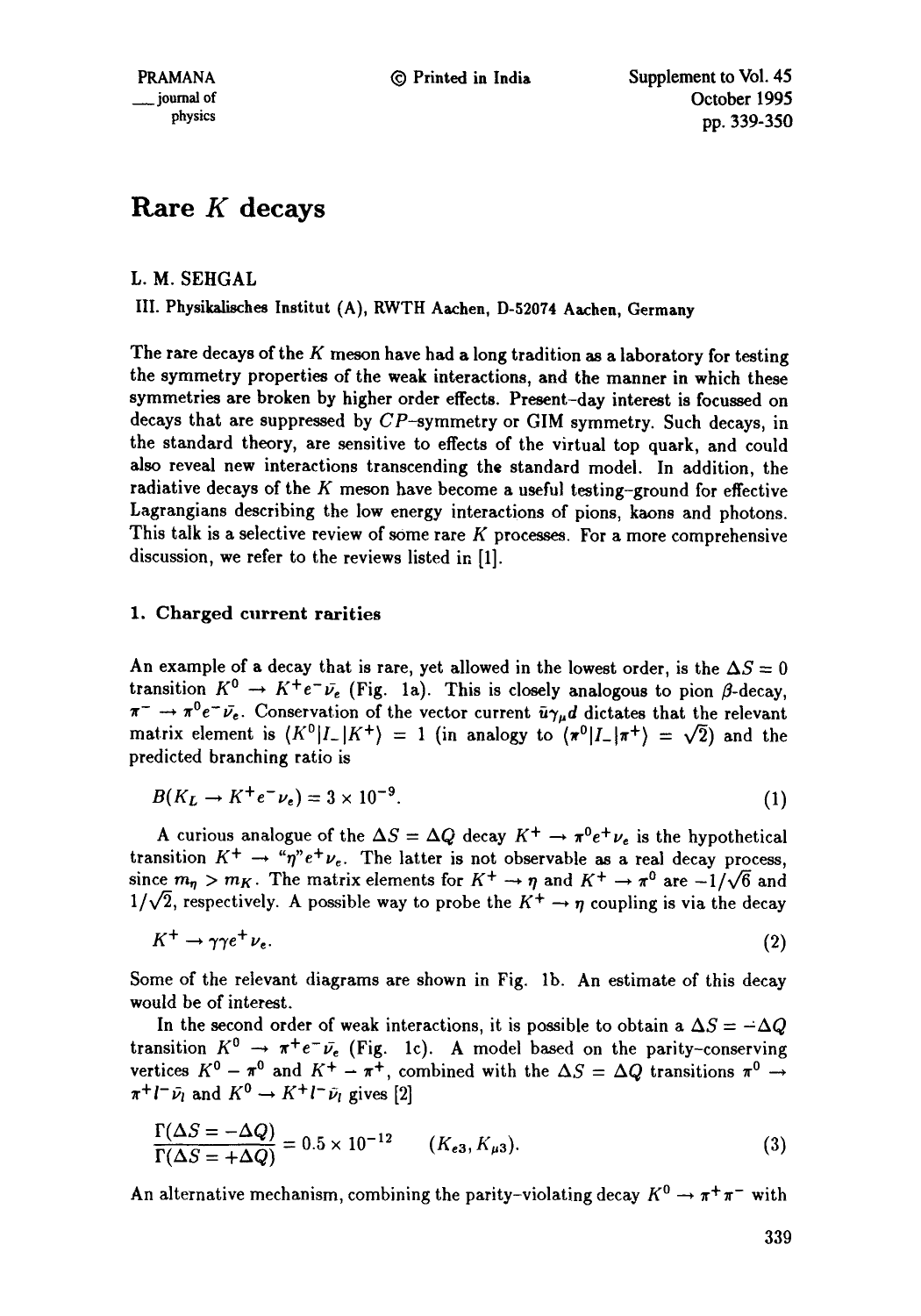the transition  $\pi^- \to \mu^- \bar{\nu_\mu}$ , yields [3]

$$
\frac{\Gamma(\Delta S = -\Delta Q)}{\Gamma(\Delta S = +\Delta Q)} = 1.1 \times 10^{-12} \qquad (K_{\mu 3} \text{ only}).
$$
\n(4)

This second mechanism produces a  $\Delta S = -\Delta Q$  amplitude  $K^0 \rightarrow \pi^+ \mu^- \nu_\mu$  with a helicity structure and pion energy spectrum that is quite different from that in the  $\Delta S = \Delta Q$  transition  $\bar{K}^0 \to \pi^+ \mu^- \bar{\nu_\mu}$ . To the extent that both mechanisms are possible, the  $e/\mu$  ratio in  $\Delta S = -\Delta Q$  transitions will be different from that in  $\Delta S = \Delta Q$  decays.

### 2. Neutral current decay into  $l^+l^-$  pairs

2.1 Decay  $K_L \to \mu^+ \mu^-$ 

The decay  $K_L \rightarrow \mu^+ \mu^-$  has a well-known unitarity bound [4]

$$
\frac{\Gamma(K_L \to \mu^+ \mu^-)}{\Gamma(K_L \to 2\gamma)} \ge \frac{\alpha^2}{2\beta} \frac{m_\mu^2}{m_K^2} \left( \ln \frac{1+\beta}{1-\beta} \right)^2, \qquad \beta = \sqrt{1 - 4m_\mu^2/m_K^2} \tag{5}
$$

associated with the  $2\gamma$  intermediate state (Fig. 2a). The corresponding branching ratio is

$$
B_{abs} = (6.8 \pm 0.3) \times 10^{-9}.
$$
 (6)

If one includes the dispersive part of the  $2\gamma$  amplitude, as well as the real amplitude induced by the short-distance interaction  $s\bar{d} \rightarrow \mu^+\mu^-$  (box and penguin diagrams, Fig. 2b), the full branching ratio is

$$
B(K_L \to \mu^+ \mu^-) = B_{abs} + |\sqrt{B_{disp}} \pm \sqrt{B_{short-dist.}}|^2. \tag{7}
$$

A theoretical estimate of  $B_{disp}$  requires a model for the  $K_L \to \gamma^* \gamma^*$  form factor. Vector-meson-dominance models [5], similar to those used for  $\pi^0$ ,  $\eta \to \gamma^* \gamma^*$ , tend to give  $B_{disp}/B_{abs} \leq 0.1$  (to be compared with the experimental rate of  $\eta \rightarrow \mu^+ \mu^-$ ,  $B(\eta \to \mu^+ \mu^-) = (1.3 \pm 0.1) \times B_{abs}(\eta \to \mu^+ \mu^-))$ . A model for  $K_L \to \gamma^* \gamma$  [6], that describes the observed spectrum of Dalitz pairs in  $K_L \rightarrow \gamma e^+ e^{-\gamma}$  [7], yields an even smaller value of  $B_{disp}$ .

The short-distance branching ratio has been calculated to be [8, 9]

$$
B_{short-dist.}(K_L \to \mu^+ \mu^-) = 6.4 \times 10^{-3}
$$

$$
\left[ P_0(K_L \to 2\mu) + \text{Re}\lambda_t Y(x_t) \right]^2 \tag{8}
$$

where

$$
Y(x_t) = \frac{x_t}{8} \left[ \frac{x_t - 4}{x_t - 1} + \frac{3x_t}{(x_t - 1)^2} \ln x_t \right], \qquad x_t = \frac{m_t^2}{m_W^2}, \tag{9}
$$

and

$$
\lambda_t = V_{ts}^* V_{td} = -A^2 \lambda^5 (1 - \rho - i\eta). \tag{10}
$$

The term  $P_0(K_L \to 2\mu)$  denotes a residual charm quark contribution, estimated to be  $-0.75 \times 10^{-4}$ , for  $m_c = 1.4$  GeV,  $\Lambda = 200$  MeV.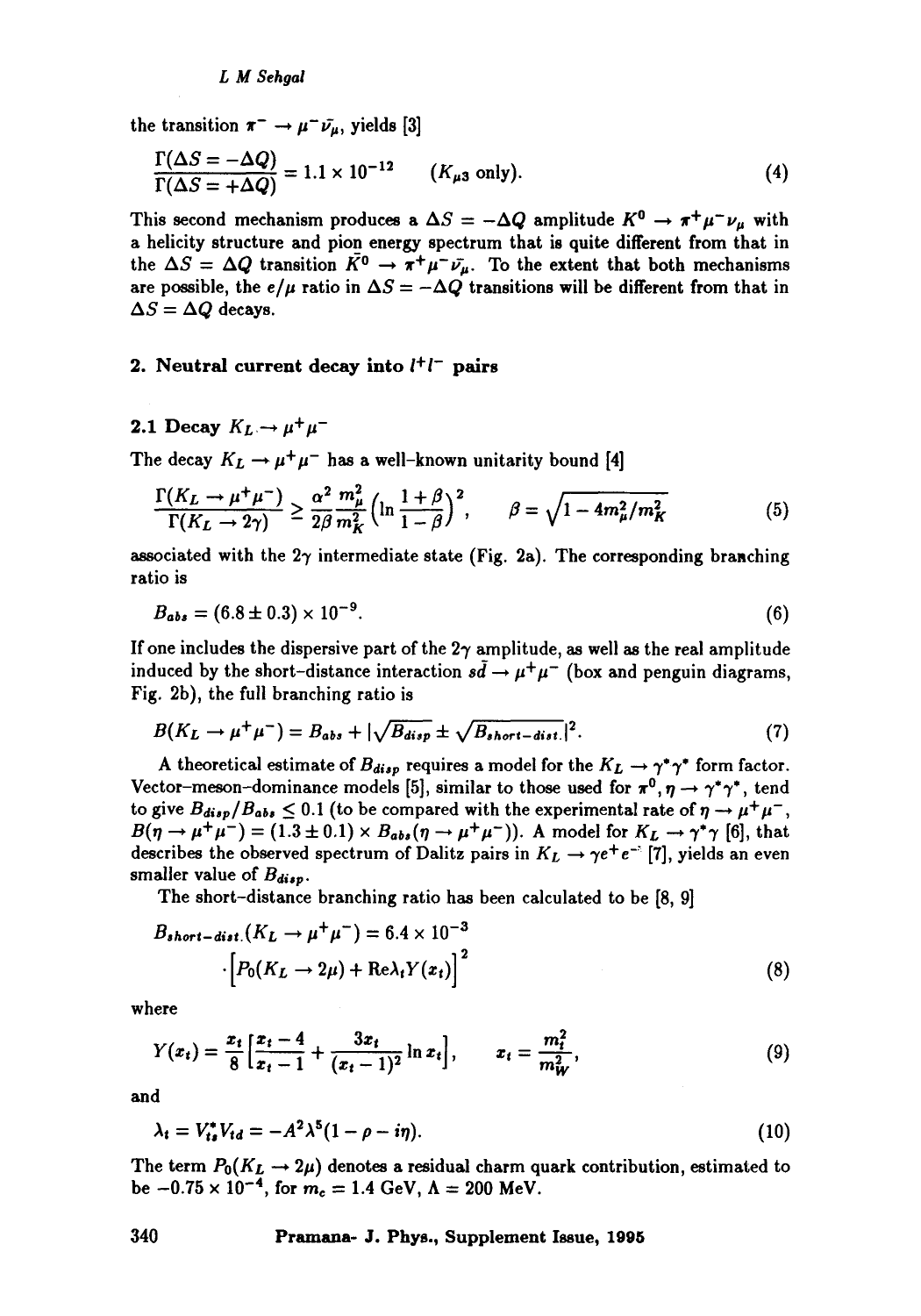#### *Rare K decays*

The experimental branching ratio  $B_{exp}(K_L \rightarrow \mu^+ \mu^-) = (7.4 \pm 0.4) \times 10^{-9}$  [10], is only slightly in excess of the unitarity bound (Eq. (6)), and can constrain the parameter Re $\lambda_t = -A^2 \lambda^5 (1 - \rho)$  appearing in the short-distance contribution. At present, the uncertainty in the  $2\gamma$  dispersive rate  $B_{disp}$  limits the efficacy of this decay in providing a stringent constraint on  $\rho$  [11].

## 2.2 Decay  $K_L \to \pi^0 l^+ l^-$

In the one-photon exchange approximation,  $CP$ -symmetry forbids the decay  $K_2 \rightarrow$  $\pi^0 l^+ l^-$  but allows the decay  $K_1 \rightarrow \pi^0 l^+ l^-$  [12]. A CP-conserving amplitude for  $K_2 \rightarrow \pi^0 l^+ l^-$  is possible through a 2 $\gamma$  intermediate state (Fig. 2a). The 2 $\gamma$ -induced amplitude is proportional to  $m_l$  if the two photons have  $J = 0$ ; however, dynamical models of  $K_2 \rightarrow \pi^0 \gamma \gamma$  permit also a  $J = 2$  component which yields an amplitude for  $K_2 \rightarrow \pi^0 l^+ l^-$  unsuppressed by a factor  $m_l$  [13]. It follows that the amplitude for  $K_L \rightarrow \pi^0 l^+ l^-$  will contain three components

$$
A = \alpha^2 A_{2\gamma} + \alpha \varepsilon A_{1\gamma} + \eta \lambda^4 A_{sd}, \tag{11}
$$

where the second and third pieces denote amplitudes associated with indirect and direct (short-distance) CP-violation. The factors  $\alpha^2$ ,  $\varepsilon \alpha$  and  $\eta \lambda^4$  express the orders of magnitude of these components, and underscore the fact that they are, a priori, comparable in size.

The CP-conserving amplitude for  $K_2 \rightarrow \pi^0 l^+ l^-$  involving a  $2\gamma$  intermediate state has the form [14]

$$
A(K_2(p) \to \pi^0(p') + l^-(k) + l^+(k'))_{2\gamma} = -\frac{\alpha}{16}
$$
  

$$
\cdot \bar{u}(k) \left[ \frac{G_{eff}}{M_{\rho}^2} F_1 p' + F_2 \right] v(k'), \tag{12}
$$

where  $F_2$  is proportional to  $m_l$ , and is negligible for  $K_2 \to \pi^0 e^+ e^-$ . The coefficient  $G_{eff}/M_{\rho}^2$  is an effective coupling constant appearing in the  $K_2 \rightarrow \pi^0 \gamma \gamma$  amplitude, parametrized as

$$
A(K_2(p) \rightarrow \pi^0(p')\gamma(q)\gamma'(q')) = 2\frac{G_{eff}}{M_{\rho}^2} \left[ (\epsilon \cdot \epsilon')(q \cdot p)(q' \cdot p) + (q \cdot q')(\epsilon \cdot p)(\epsilon' \cdot p) - (\epsilon \cdot p)(\epsilon' \cdot q)(q' \cdot p) - (\epsilon \cdot q')(q \cdot p)(\epsilon' \cdot p) \right] + \cdots
$$
\n(13)

where the ellipsis denote terms that are ineffective for  $K_L \rightarrow \pi^0 e^+ e^-$ . An analysis of the data on  $K_L \rightarrow \pi^0 \gamma \gamma$  [15] suggests  $G_{eff} \sim 0.15 \times 10^{-7} m_K^{-2}$  [14]. The form factor  $F_1$  has an absorptive part

Im 
$$
F_1
$$
 =  $-\frac{\Delta}{\beta^2} \left[ \frac{2}{3} + \frac{2}{\beta^2} - (\frac{1}{\beta^2} - \beta^2) \frac{1}{\beta} \ln \frac{1+\beta}{1-\beta} \right]$   
 $\beta \to 1$   $\frac{8}{3}\Delta,$  (14)

where  $\Delta = -2p \cdot (k - k')$ ,  $\beta = \sqrt{1 - 4m_l^2/s}$ ,  $s = (k + k')^2$ . The corresponding  $CP$ -conserving branching ratio is

$$
B_{CPC}(K_L \to \pi^0 e^+ e^-) = 1.7 \times 10^{-12} \left(\frac{G_{eff} m_K^2}{0.15 \times 10^{-7}}\right)^2 (1 + \rho_{disp}), \tag{15}
$$

**Pramana- J. Phys., Supplement Issue, 1995 341**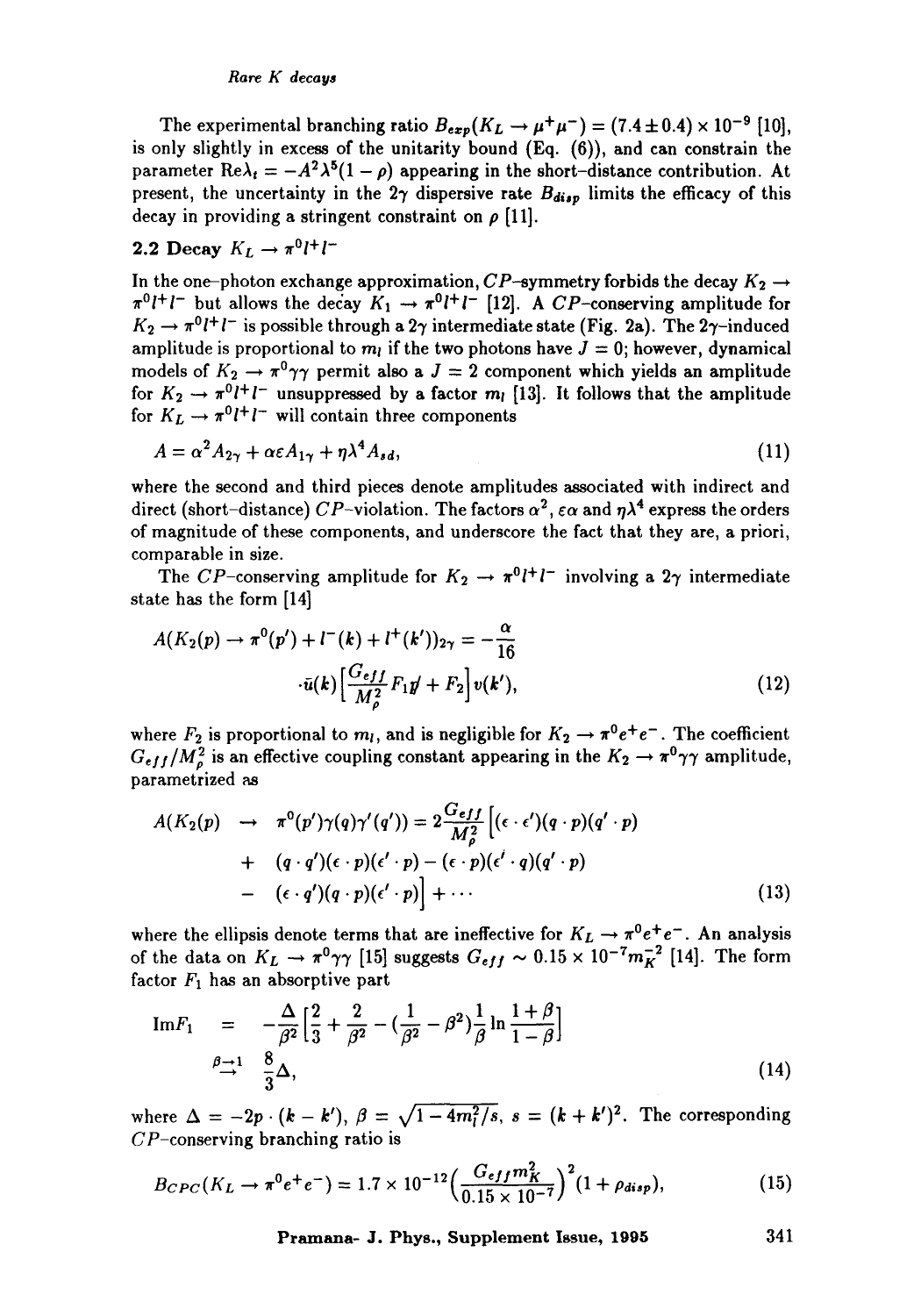$\rho_{disp}$  being the dispersive part, estimated in [14] to be 1.5.

The result (15) has to be compared with the  $CP$ -violating rate [16]

$$
B_{CPV}(K_L \to \pi^0 e^+ e^-) = \left[ |0.76re^{i\pi/4} + i\tilde{C_V} \frac{\eta}{0.4}|^2 + |\tilde{C_A} \frac{\eta}{0.4}|^2 \right] \times 10^{-11}, \tag{16}
$$

where  $\tilde{C}_V$  and  $\tilde{C}_A$  are coupling constants describing the short-distance interaction  $s\bar{d} \rightarrow e^+e^-$ , with numerical values  $\tilde{C_V} = -0.6$ ,  $\tilde{C_A} = 0.7$  for  $m_t = 170$  GeV. The parameter  $r$ , characterising the indirect  $CP$ -violating amplitude, is defined as

$$
r = \left[\frac{\Gamma(K_1 \to \pi^0 e^+ e^-)}{\Gamma(K^+ \to \pi^+ e^+ e^-)}\right]^{1/2} \tag{17}
$$

For  $\eta = 0.4$ , the CP-violating branching ratio  $B_{CPV}$  is  $1.2 \times 10^{-11}(2.1 \times 10^{-11})$  for  $r = +1(-1)$ . Models with much larger and much smaller values of r are possible. These estimates suggest that the  $CP$ -violating rate  $B_{CPV}$  is somewhat higher than the  $CP$ -conserving rate  $B_{CPC}$ . A precise measurement of the rate and spectrum of  $K_2 \rightarrow \pi^0 \gamma \gamma$  would help to sharpen the estimate of  $B_{CPC}$ , while a measurement of r is needed to predict  $B_{CPV}$ . Expectations for the decay  $K_L \rightarrow \pi^0 \mu^+ \mu^-$ , as well as an estimate of the CP-violating  $l^+l^-$  energy asymmetry are given in [14]. Present experimental limits (from the E799 experiment at Fermilab) are  $B(K_L \rightarrow$  $\pi^0 e^+ e^-$ ) < 4.3 × 10<sup>-9</sup>,  $B(K_L \to \pi^0 \mu^+ \mu^-)$  < 5.1 × 10<sup>-9</sup> [17].

# 2.3 Decay  $K_L \to \pi^+ \pi^- e^+ e^-$

A study of the photon spectrum in the decay  $K_L \rightarrow \pi^+ \pi^- \gamma$  shows two clear components [18]: (i) bremsstrahlung from the CP-violating decay  $K_L \rightarrow \pi^+\pi^-$ , and (ii) direct photon emission of magnetic dipole nature from the CP-conserving decay  $K_2 \rightarrow \pi^+\pi^-\gamma$ . The simultaneous presence of bremsstrahlung and M1 amplitudes implies that the photon in the decay  $K_L \rightarrow \pi^+\pi^-\gamma$  has a CP-violating circular polarization. The conversion process  $K_L \rightarrow \pi^+ \pi^- e^+ e^-$  may be viewed as a means of probing this polarization, by studying the correlation of the  $e^+e^-$  plane relative to the  $\pi^+\pi^-$  plane.

An analysis based on the amplitude

$$
A(K_L \to \pi^+(p_+) \pi^-(p_-) e^+(k_+) e^-(k_-)) = e |f_S| \left[ g_{Br}(\frac{p_+^{\mu}}{p_+ \cdot k} - \frac{p_-^{\mu}}{p_- \cdot k}) + g_{M1} \varepsilon_{\mu\nu\rho\sigma} k^{\nu} p_+^{\rho} p_-^{\sigma} \right] \frac{e}{k^2} \bar{u}(k_-) \gamma_{\mu} v(k_+) \tag{18}
$$

was carried out in [19]. Here  $k = k_+ + k_-$ ,  $f_S$  is the amplitude of  $K_S \rightarrow \pi^+ \pi^-$ , and  $g_{Br}$  and  $g_{M1}$  are given empirically by  $g_{Br} = \eta_{+-}e^{i\delta_0(m_K^2)}$ ,  $g_{M1} = i(0.76)e^{i\delta_1(s_{\pi})}$ ,  $\delta_{0.1}$ being the  $s-$  and  $p$ -wave  $\pi\pi$  phase shifts. A significant CP-violating asymmetry was found in the  $\Phi$ -distribution of the process,  $\Phi$  being the angle between the  $e^+e^$ and  $\pi^+\pi^-$  planes:

$$
A = \frac{\int\limits_{0}^{\pi/2} d\Phi \frac{d\Gamma}{d\Phi} - \int\limits_{\pi/2}^{\pi} d\Phi \frac{d\Gamma}{d\Phi}}{\int\limits_{0}^{\pi} d\Phi \frac{d\Gamma}{d\Phi}}
$$

#### **342 Pramana- J. Phys., Supplement Issue, 1995**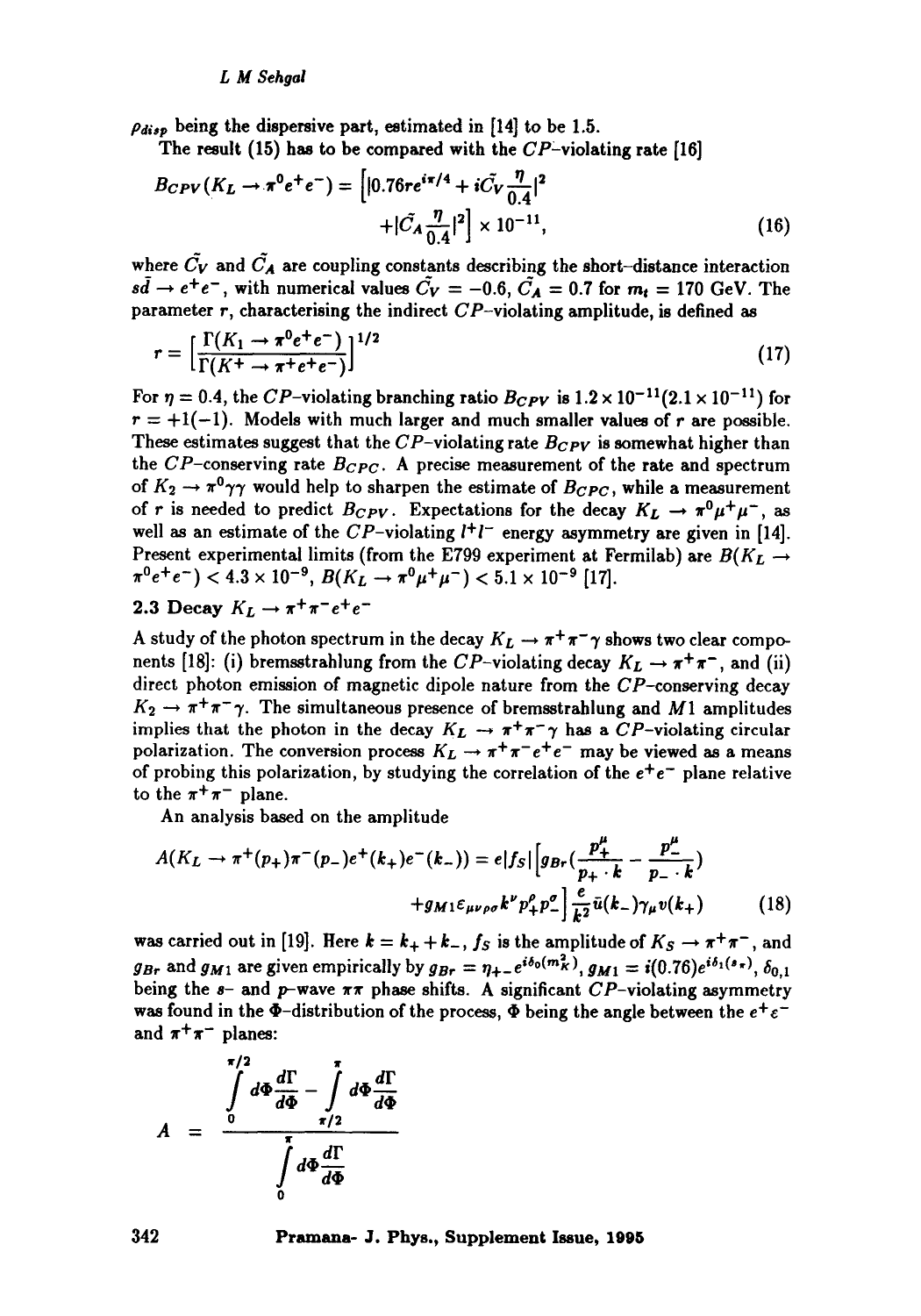*Rare K decays* 

$$
= 15\% \sin(\Phi_{+-} + \delta_0(m_K^2) - \bar{\delta_1})
$$
  
\n
$$
\approx 14\%, \tag{19}
$$

where  $\delta_1$  denotes an average p-wave phase ( $\sim 10^0$ ). This analysis was extended in [20] to include short-distance  $CP$ -violation, contained in the effective Hamiltonian for  $s\bar{d} \rightarrow e^+e^-$ . These direct CP-violating effects were found to be very small (< 10<sup>-3</sup>). The branching ratio of  $K_L \rightarrow \pi^+ \pi^- e^+ e^-$  is predicted to be  $3 \times 10^{-7}$ , so that the large asymmetry given in Eq. (19) may well be accessible in the next round of experiments.

2.4 Decay 
$$
K^+ \rightarrow \pi^+ l^+ l^-
$$

The decays  $K^+ \to \pi^+ l^+ l^-$  are dominated by one-photon exchange, and are principally of interest as tests of the  $K\pi\gamma^*$  vertex. In chiral pertubation theory, this vertex is calculable in terms of the effective Lagrangian  $\mathcal{L}_{eff}(\pi, K, \gamma)$ , and the matrix element has the form [21]

$$
A(K^{+}(k) \to \pi(p) + l^{+} + l^{-}) = \frac{\alpha G_8}{4\pi} C^{+}(z) \bar{u}(k + p)v,
$$
  

$$
z = (k - p)^{2}/m_{K}^{2},
$$
 (20)

where  $G_8 = G_F/\sqrt{2}V_{ud}V_{us}^*g_8$ ,  $g_8 = 5.1$ . The function  $C^+(z)$  is known, up to an additive constant  $w_+$ . In terms of this constant, the branching ratios are calculated to be

$$
B(K^{+} \to \pi^{+} e^{+} e^{-}) = (3.15 - 21.1 w_{+} + 36.1 w_{+}^{2}) \times 10^{-8},
$$
  
\n
$$
B(K^{+} \to \pi^{+} \mu^{+} \mu^{-}) = (3.93 - 32.7 w_{+} + 70.5 w_{+}^{2}) \times 10^{-9}.
$$
 (21)

The recent measurement [22]  $B(K^+ \to \pi^+ e^+ e^-) = (2.99 \pm 0.22) \times 10^{-7}$  implies  $w_+ = 0.89^{+0.26}_{-0.14}$ , and leads to the prediction  $B(K^+ \to \pi^+ \mu^+ \mu^-) = 3.07 \times 10^{-8}$ .

Refinements to the matrix element (20) occur if one takes into account the shortdistance interaction  $s\bar{d} \rightarrow l^+l^-$  [23]. One interesting aspect of these corrections is the addition to the matrix element (20) of a parity-violating term of the form

$$
A_{sd}(K^+(k) \to \pi(p) + l^+ + l^-) = \frac{G_F \alpha}{\sqrt{2}} V_{us} \Big[ B(k+p)^\mu + C(k-p)^\mu \Big]
$$
  

$$
\bar{u}\gamma_\mu \gamma_5 v. \tag{22}
$$

The short-distance interaction gives  $B = f_{+} \xi$ ,  $C = f_{-} \xi$ , where

$$
\xi = -1.4 \times 10^{-4} - \frac{Y(x_t)}{2\pi \sin^2 \theta_W} A^2 \lambda^4 (1 - \rho - i\eta), \tag{23}
$$

 $f_+$ ,  $f_-$  being the two form factors of  $K_{13}$  decay  $(f_+ \approx 1, f_- \approx 0)$ . Interference with the leading one-photon exchange amplitude (20) gives rise to a parity-violating longitudinal polarization of the  $\mu^+$  [23]

$$
|A_{LR}| \equiv |\frac{\Gamma_L - \Gamma_R}{\Gamma_L + \Gamma_R}| = |2.3 \text{Re}\xi|,\tag{24}
$$

thus providing a way to determine the parameter  $\rho$ .

Another consequence [24] of the short-distance amplitude (22) (which we write as  $F_A\bar{u}(p' + k')\gamma_5 v$  is that its interference with the dominant one-photon amplitude

**Pramana- J. Phys., Supplement Issue, 1995 343**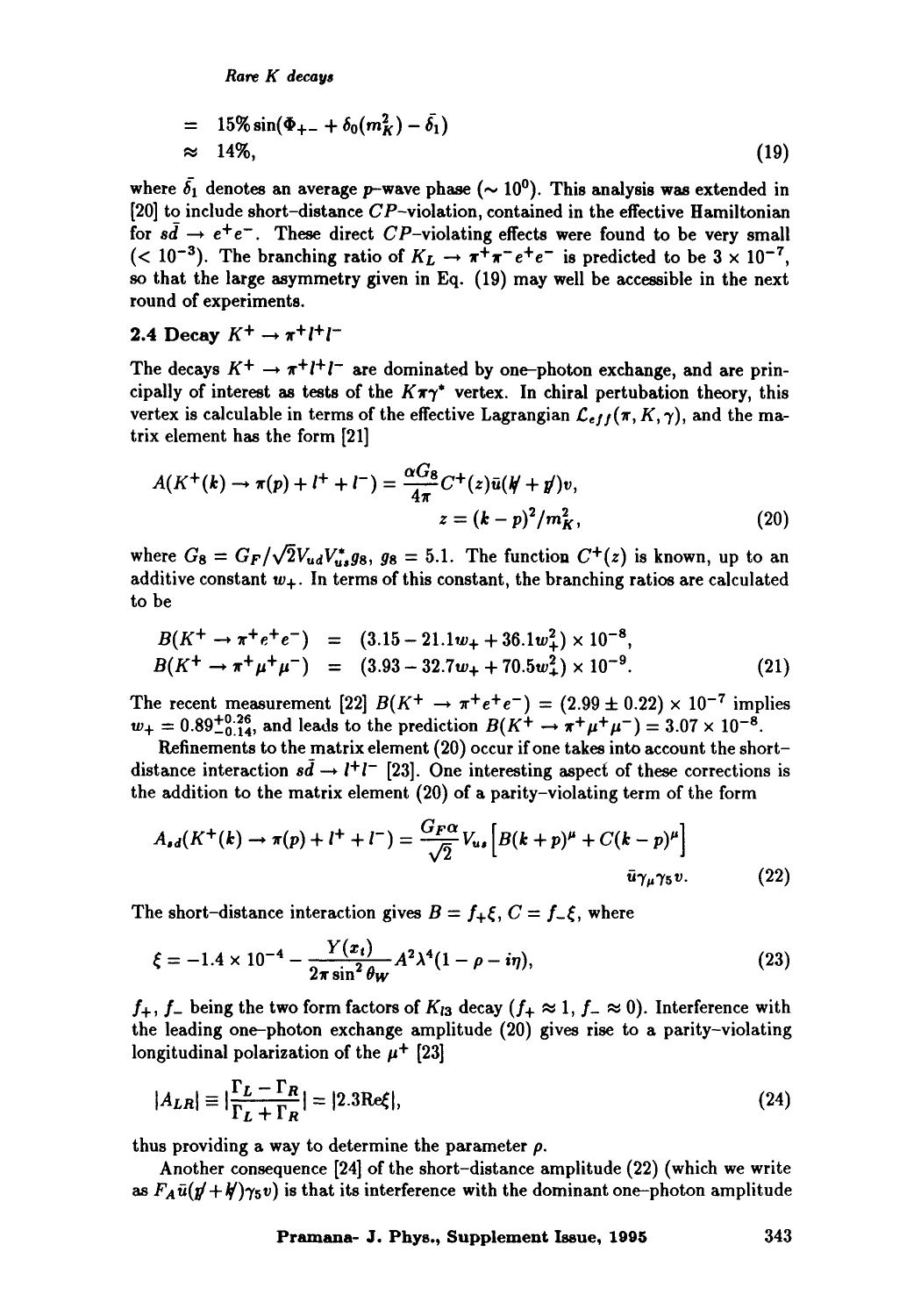#### *L M Sehgai*

(20) (which we write as  $F_V \bar{u} (p' + p')v$ ) produces a T-odd, P-odd term in the decay rate, of the form  $\text{Im}(F_V F_A^*)(\vec{s}_+ \times \vec{s}_-) \cdot \vec{p}$ , where  $\vec{s}_+$  and  $\vec{s}_-$  are spin vectors of the  $\mu^+$  and  $\mu^-$  in the K rest frame, and  $\vec{p}$  is the  $\mu^+$  momentum. Such a term can probe the CP-violating parameter  $\eta$  of the short-distance interaction. Detection of this term, however, requires measurement of a correlation between the spins of both  $\mu^+$ and  $\mu^-$ , a difficult task.

An important challenge for the low energy effective Lagrangian  $\mathcal{L}_{eff}(K, \pi, \gamma)$ is to produce a reliable prediction for the decay  $K_1 \rightarrow \pi^0 l^+ l^-$ . In chiral pertubation theory, the matrix element is determined up to an unknown constant *ws*  [21]. As discussed in Section 2.2, information on this decay mode is important for determining the magnitude of indirect  $CP$ -violation in  $K_L \rightarrow \pi^0 l^+ l^-$ .

#### 3. Neutral current decays into  $\nu\bar{\nu}$  pairs

## 3.1 Decay  $K^+ \rightarrow \pi^+ \nu \bar{\nu}$

The decay  $K^+ \to \pi^+ \nu \bar{\nu}$  is a short-distance dominated reaction, determined by the box and penguin graphs shown in Fig. 3a. The branching ratio is predicted to be  $[25]$ 

$$
B(K^{+} \to \pi^{+} \nu_{l} \bar{\nu}_{l}) = 5.9 \times 10^{-5} |P_{0}(K^{+} \to \pi^{+} \nu_{l} \bar{\nu}_{l}) + \lambda_{t} X(x_{t})|^{2}, \qquad (25)
$$

where

$$
P_0(K^+ \to \pi^+ \nu_l \bar{\nu}_l) = \begin{cases} -2.5 \times 10^{-4} & \text{for} \qquad \nu_e, \nu_\mu \\ -1.7 \times 10^{-4} & \text{for} \qquad \nu_\tau \end{cases}
$$
(26)

and

$$
X(x_t) = \frac{x_t}{8} \left[ \frac{x_t + 2}{x_t - 1} + \frac{3x_t - 6}{(x_t - 1)^2} \ln x_t \right].
$$
 (27)

Summing over all three neutrino flavours, one obtains a typical value  $B(K^+ \rightarrow$  $\pi^+ \nu \bar{\nu}$  = 1.3 x 10<sup>-10</sup> for  $\rho = 0$ ,  $\eta = 0.4$ , with a possible range (0.5 - 5) x 10<sup>-10</sup> for the presently allowed domain of  $(\rho, \eta)$ . The present experimental limit is  $5.2 \times 10^{-9}$ (AGS E787) [26] and a sensitivity of  $10^{-10}/$  event is within reach.

The long-distance contributions to  $K^+ \to \pi^+ \nu \bar{\nu}$ , symbolised by the diagrams in Fig. 3b, were calculated in [27]. In particular, the hadronic contribution to the  $K^+\pi^+Z$  vertex was obtained using current algebra arguments. It was concluded that these effects are three orders of magnitude smaller than the short-distance contribution. A more recent calculation [28], using chiral pertubation theory, has found a very similar result. (For additional remarks, see [29]).

## 3.2 Decay  $K_L \rightarrow \pi^0 \nu \bar{\nu}$

Finally, an example of a short-distance dominated process, which is at the same time purely CP-violating, is the decay  $K_2 \to \pi^0 \nu \bar{\nu}$  [30]. Its branching ratio is given by [311

$$
B(K_L \to \pi^0 \nu \bar{\nu}) = 7.32 \times 10^{-4} \left[ \text{Im} \lambda_i \right]^2 X^2(x_t)
$$
  
= 1.94 \times 10^{-10} \left[ \eta^2 A^4 \right] X^2(x\_t). (28)

**344 Pramana- J. Phys., Supplement Issue, 1995**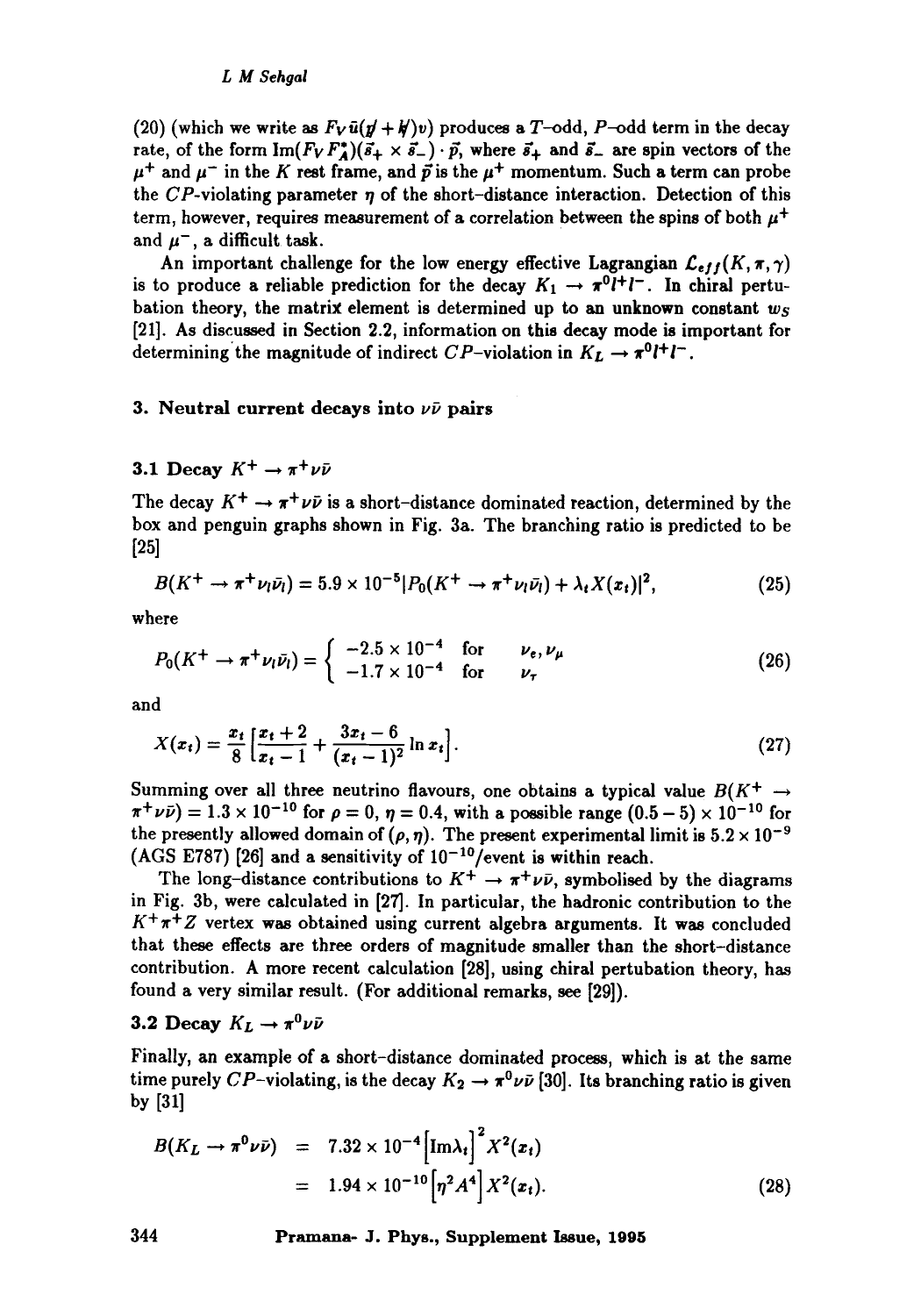While experimentally remote (the present limit is  $B(K_L \to \pi^0 \nu \bar{\nu}) < 5.8 \times 10^{-5}$ ) [32]), this reaction is an interesting example of s **process that** directly measures the  $CP$ -violating paramter  $\eta$ , with essentially no hadronic uncertainties.

#### **4. Radiative Decays**

The radiative decays of the K mesons, such as  $K_{L,S} \rightarrow \gamma \gamma$ ,  $K_L \rightarrow \pi^0 \gamma \gamma$ ,  $K_L \rightarrow$  $\pi^+\pi^-\gamma$ ,  $K^+ \to \pi^+\pi^0\gamma$ ,  $K^+ \to \pi^+\gamma\gamma$ ,  $K_L \to \pi^0\pi^0\gamma\gamma$ ,  $K_{L,S} \to \pi^0\pi^0\gamma$  etc. are a source of abundant grist for models, such as chiral pertubation theory [33], that attempt to describe the low energy interactions of pions, kaons and photons. The interplay of chiral symmetry,  $CP$ -symmetry and gauge invariance, combined with the weak nonleptonic  $\Delta I = 1/2$  rule, produces interesting patterns and hierarchies amongst the various channels. We will limit our remarks here to two reactions,

$$
K_{L,S} \rightarrow \pi^0 \pi^0 \gamma, K_{L,S} \rightarrow 3\gamma
$$
 (29)

that have the piquant feature of being *quadrnpole* transitions.

4.1 Decay  $K_L$ <sub>S</sub>  $\rightarrow \pi^0 \pi^0 \gamma$ 

Gauge invariance implies that the  $\pi^0 \pi^0$  system in  $K_{L,S} \to \pi^0 \pi^0 \gamma$  cannot have  $J = 0$ (since that would amount to a  $0 \rightarrow 0$  radiative transition). Bose statistics implies that the  $\pi^{0}\pi^{0}$  pair cannot have  $J=1$  (since such a state would not be symmetric under exchange of the two  $\pi^0$ 's). It follows that the  $\pi^0 \pi^0$  state has at least two units of angular momentum, and the associated photon corresponds to quadrupole radiation [34].

*CP*-invariance implies that the decays  $K_L \to \pi^0 \pi^0 \gamma$  and  $K_S \to \pi^0 \pi^0 \gamma$  are E2 and  $M2$  transitions, respectively, with matrix elements

$$
A(K_L \to \pi^0(p_1)\pi^0(p_2)\gamma(k)) = \frac{g_{E2}}{m_K^3} \frac{(p_1 - p_2) \cdot k}{\Lambda^2} \left[ (\epsilon \cdot p_1)(k \cdot p_2) - (\epsilon \cdot p_2)(k \cdot p_1) \right],
$$
  

$$
A(K_S \to \pi^0(p_1)\pi^0(p_2)\gamma(k)) = \frac{g_{M2}}{m_K^3} \frac{(p_1 - p_2) \cdot k}{\Lambda^2} \epsilon_{\mu\nu\rho\sigma} \epsilon^{\mu} k^{\nu} p_1^{\rho} p_2^{\sigma}.
$$
 (30)

A qualitative estimate of the decay rates may be obtained by making a comparison with the measured M1 transition  $K_L \rightarrow \pi^+\pi^-\gamma$  [16], parametrized as

$$
A(K_L \to \pi^+(p_+) \pi^-(p_-) \gamma(k)) = \frac{g_{M1}}{m_K^3} \varepsilon_{\mu\nu\rho\sigma} \epsilon^\mu k^\nu p_+^\rho p_-^\sigma. \tag{31}
$$

Assuming that the dimensionless couplings *gMl, gM2* and *gE2* are similar in magnitude, and that the reaction "radius"  $1/\Lambda$  is of order  $1/m_{\rho}$ , we obtain [34]

$$
B(K_L \to \pi^0 \pi^0 \gamma) \approx 1.0 \times 10^{-8},
$$
  
\n
$$
B(K_S \to \pi^0 \pi^0 \gamma) \approx 1.7 \times 10^{-11}.
$$
\n(32)

In chiral pertubation theory, the reaction  $K_L \rightarrow \pi^0 \pi^0 \gamma$  occurs only in order  $p^6$  in the chiral expansion [35]. On the other hand the reaction  $K_L \rightarrow \pi^0 \pi^0 \gamma^*$ ,

**Pramana- J. Phys., Supplement Issue, 1995 345**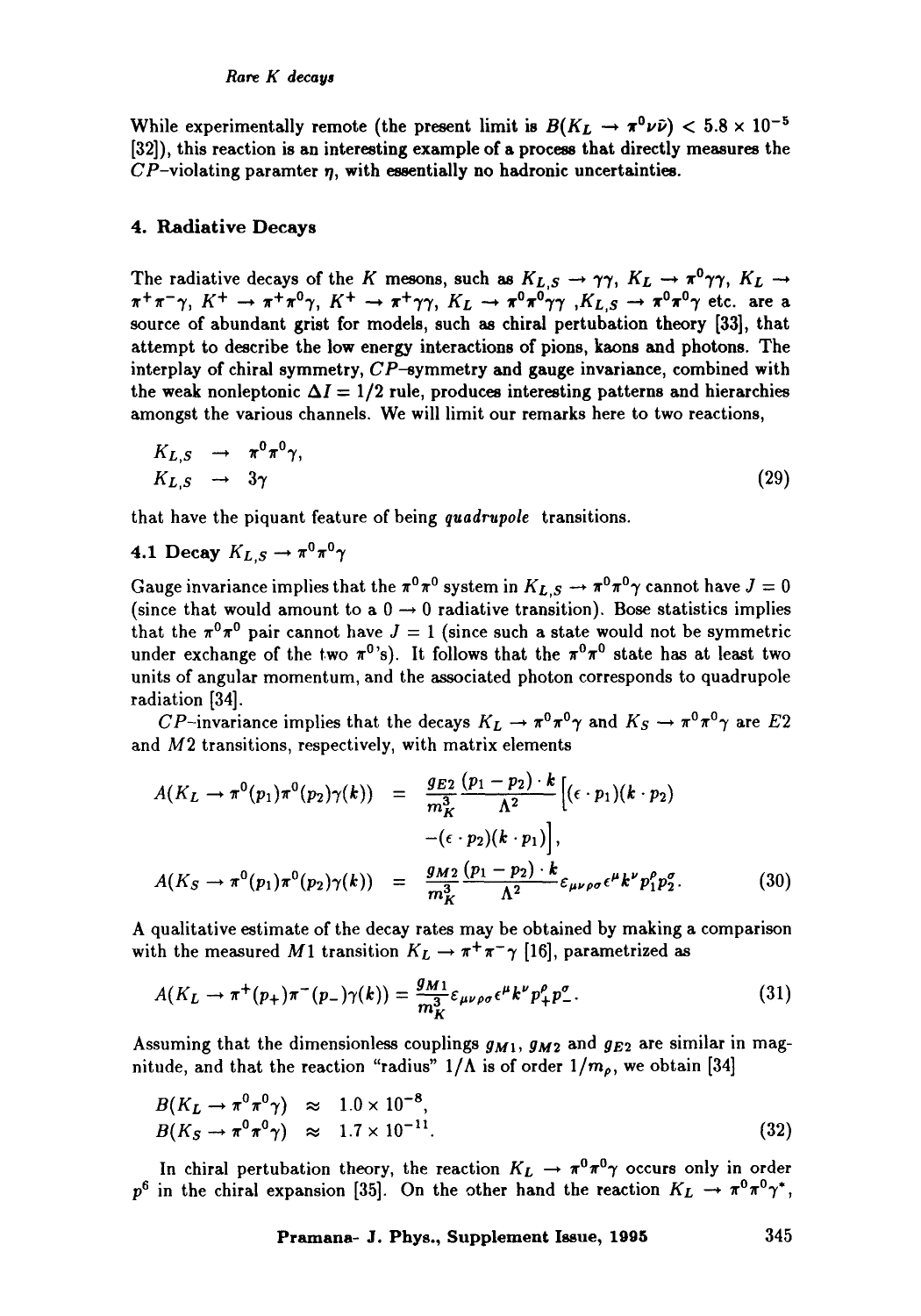#### *L M Sehgai*

with a virtual photon, is possible in order  $p<sup>4</sup>$ . It follows that a study of the Dalitz pair process  $K_L \rightarrow \pi^0 \pi^0 e^+ e^-$  could show two components, one associated with  $K_L \rightarrow \pi^0 \pi^0 \gamma$  (*E*2;  $O(p^6)$ ), which is strongly peaked at low  $e^+e^-$  masses, and one associated with  $K_L \to \pi^0 \pi^0 \gamma^*$  ( $O(p^4)$ ) which shows up as a broad continuum [34].

# 4.2 Decay  $K^0 \rightarrow$  Three Photons

Given that  $B(K_L \to 2\gamma) = 5.7 \times 10^{-4}$ ,  $B(K_S \to 2\gamma) = 2.4 \times 10^{-6}$  [36] it is interesting to ask what one expects for the decays  $K_{L,S} \rightarrow 3\gamma$  [37].

First of all, it should be noted that both  $K_L \rightarrow 3\gamma$  and  $K_S \rightarrow 3\gamma$  are possible without violating *CP* or any other general symmetry principle. Gauge invariance dictates that no pair of photons in these channels can have  $J = 0$ , while Bose statistics forbids any pair from having  $J = 1$  (Yang's theorem). It follows that every pair of photons in these decays must have at least two units of angular momentum. A simple model that relates the decays  $K_{L,S} \rightarrow 3\gamma$  to the other quadrupole transition  $K_{L,S} \rightarrow \pi^0 \pi^0 \gamma$  discussed above yields [37]

$$
B(K_L \to 3\gamma) = 3 \times 10^{-19}, B(K_S \to 3\gamma) = 5 \times 10^{-21}.
$$
 (33)

Thus the 37 decay mode is suppressed relative to the 27 mode by *15 orders of magnitude* - a remarkable reminder of the power of Bose statistics in this year of the Bose centenary!

#### Acknowledgement:

I wish to thank the organizers of the Workshop for their affectionate hospitality, and for the opportunity to discuss physics in a wonderfully congenial and stimulating environment.

#### References

- [1] B. Winstein and L. Wolfenstein, Rev. Mod. Phys. 65 (1993) 1113 L. Littenberg and G. Valencia, Ann. Rev. Nucl. Part. Sci. 43 (1993) 729 J.L. Ritchie and S.G. Wojcicki, Rev. Mod. Phys. 65 (1993) 1149 R. Battiston et al., Phys. Rep. 214 (1992) 293
- [2] C.O. Dib and B. Guberina, Phys. Lett. B255 (1991) 113 M. Luke, Phys. Lett. B256 (1991) 265
- [3] P. Heiliger and L.M. Sehgal, Phys. Lett. B256 (1991) 410
- [4] L.M. Sehgal, Phys. Rev. 183 (1969) 1511; Nuovo Cimento 45 (1966) 785
- [5] D.A. Geffen and B.L. Young, Phys. Rev. Lett. 15 (1965) 316 C. Quigg and J.D. Jackson, UCRL-18487 (1968) L. Bergstrom et al., Phys. Lett. B126 (1983) 117
- [6] L. Bergstrom, E. Masso and P. Singer, Phys. Lett. B249 (1990) 141
- [7] G.D. Burr et al. (CERN-NA31 collaboration) Phys. Lett. B235 (1990) 356 K.E. Ohl et al. (BNL-E845 collaboration) Phys. Rev. Lett. 65 (1990) 1407
- [8] A. Buras and M. Harlander, in *"Heavy Fiavours ~,* edited by A. Buras and M. Lindnet, (World Scientific 1992), p. 58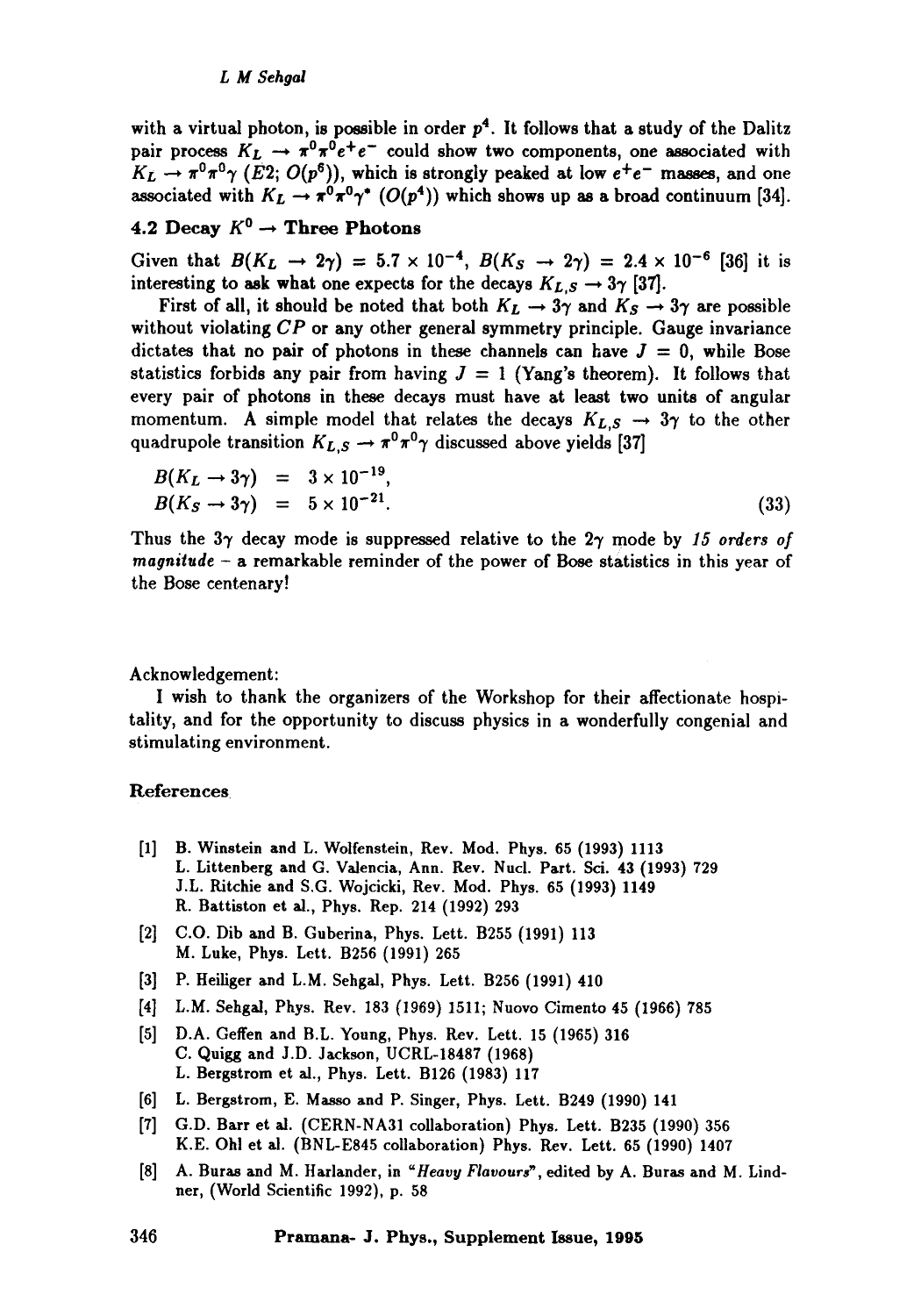- [9] T. Inami and C.S. Lim, Prog. Theor. Phys. 65 (1981) 297, Erratum 1772
- [10] T. Akagi et al. (KEK-E137 collaboration) Phys. Rev. Lett. 67 (1991) 2618; A.P. Heinson et al. (BNL-E791 collaboration) Phys. Rev. D44 (1991) **R1**
- [11] G. Bélanger and C.Q. Geng, Phys. Rev. D43 (1991) 140 P. Ko, Phys. Rev. D45 (1992) 174
- $[12]$  M. Baker and S.L. Glashow, Nuovo Cimento 25 (1962) 857 J.F. Donoghue, B.R. Holstein and G. Valencia, Phys. Rev. D35 (1987) 2769
- [13] L.M. Sehgal, Phys. Rev. D38 (1988) 808
- [14] P. Heiliger and L.M. Sehgal, Phys. Rev. D47 (1993) 4920
- [15] G.D. Barr et al (NA31 collaboration), Phys. Lett. B284 (1992) 440 V. Papadimitriou et al. (E731 collaboration), Phys. Rev. D44 (1991) 573
- [16] C.O. Dib, I. Dunietz and F.J. Gilman, Phys. Rev. D39 (1989) 2639
- [17] D.A. Harris et al. (E799 collaboration), Phys. Rev. Lett. 71 (1993) 3914; ibid **(1993) 3918**
- [18] E.J. Ramberg et al. (E731 collaboration), Phys. Rev. Lett. 70 (1993) 2525
- [19] L.M.Sehgal and M. Wanninger, Phys. Rev. D46 (1992) 1035; D46 (1992) 5209(E)
- [20] P. Heiliger and L.M. Sehgal, Phys. Rev. D48 (1993) 4146
- [21] G. Ecker, A. Pich and E. de Rafael, Nucl. Phys. B291 (1987) 692
- [22] C. Alliegro et al. (AGS-777 collaboration), Phys. Rev. Lett. 68 (1992) 278
- [23] M. Lu, M.B. Wise and M.J. Savage, UCSD/PTH 92-20
- [24] P. Agrawal et al., Phys. Rev. D45 (1992) 2383
- [25] G. Buchalla, A. Buras and M. Harlander, Nucl. Phys. B349 (1991) 1, and references therein
- [26] M.S. Atiya et al. (BNL-787 collaboration), Phys. Rev. D48 (1993) R1
- [27] D. Rein and L.M. Sehgal, Phys. Rev. D39 (1989) 3325
- [28] M. Lu and M.B. Wise, CALT 68-1911 (1994)
- [29] J.S. Hagelin and L.S. Littenberg, Prog. Part. Nucl. Phys. 23 (1989) 1
- [30] L.S. Littenberg, Phys. Rev. D39 (1989) 3322
- [31] Buchalla, Buras and Harlander, Ref. [25], and references therein
- [32] M. Weaver et al. (E799 collaboration) Phys. Rev. Lett. 72 (1994) 3758
- [33] G. Ecker, H. Neufeld and A. Pich, CERN-TH 6920/93
- [34] P. Heiliger and L.M. Sehgal, Phys. Lett. B307 (1993) 182
- [35] R. Funck and J. Kambor, Nucl. Phys. B396 (1993) 53
- [36] Particle Data Group, Phys. Rev. D50 (1994) 1173
- [37] P. Heiliger, B. McKellar and L.M. Sehgal, Phys. Lett. B327 (1994) 145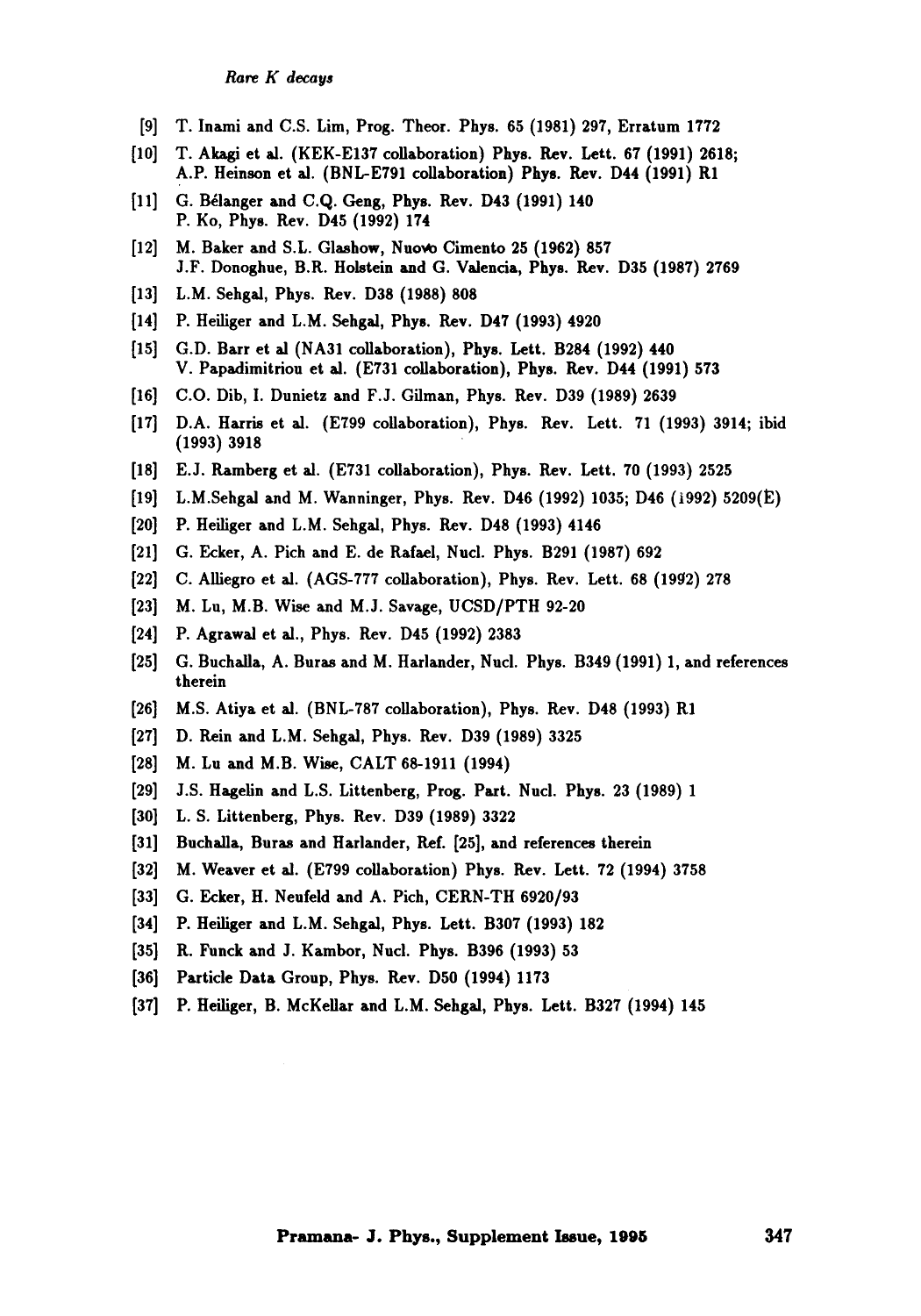*L MSehgal* 







**e +** 

Fig. 1b.



**Figure 1.** Diagrams relevant for the decays (a)  $K^{\nu} \to K^+e^-\bar{\nu}_e$ , (b)  $K^+ \to \gamma\gamma e^+\nu_e$ , (c)  $\Delta S = -\Delta Q$  decays  $K^v \rightarrow \pi^+ l^- \bar{\nu}_l$ .

**348 Pramana- J. Phys., Supplement Issue, 1995**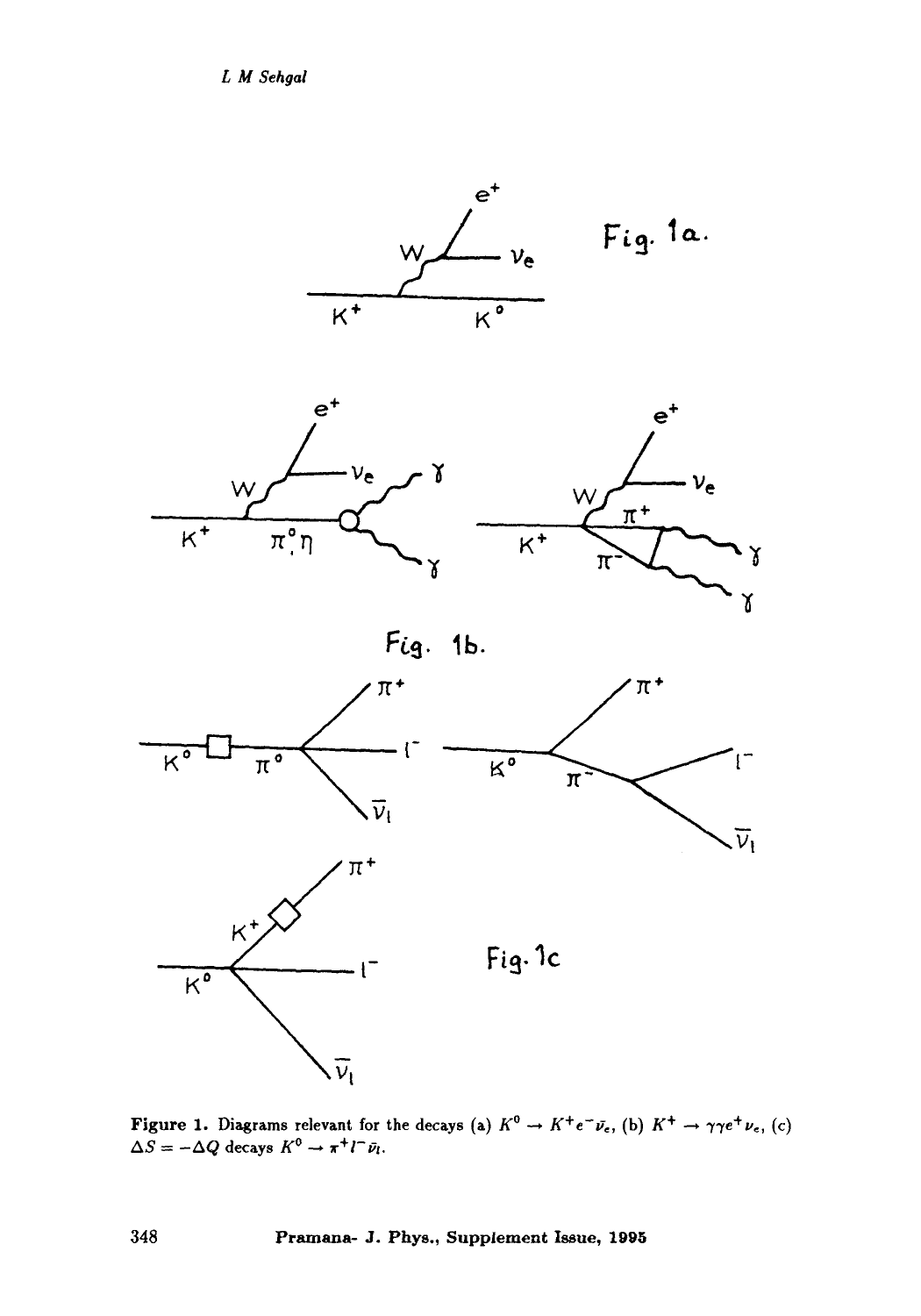

 $Fig. 20.$ 



**l:'~a. ~.b.** 

Figure 2. (a) Two-photon contribution to  $K_L \rightarrow l^+ l^-$  and  $K_L \rightarrow \pi^0 l^+ l^-$ . (b) Diagrams describing the short-distance interaction  $s\bar{d} \rightarrow l^+l^-$ .